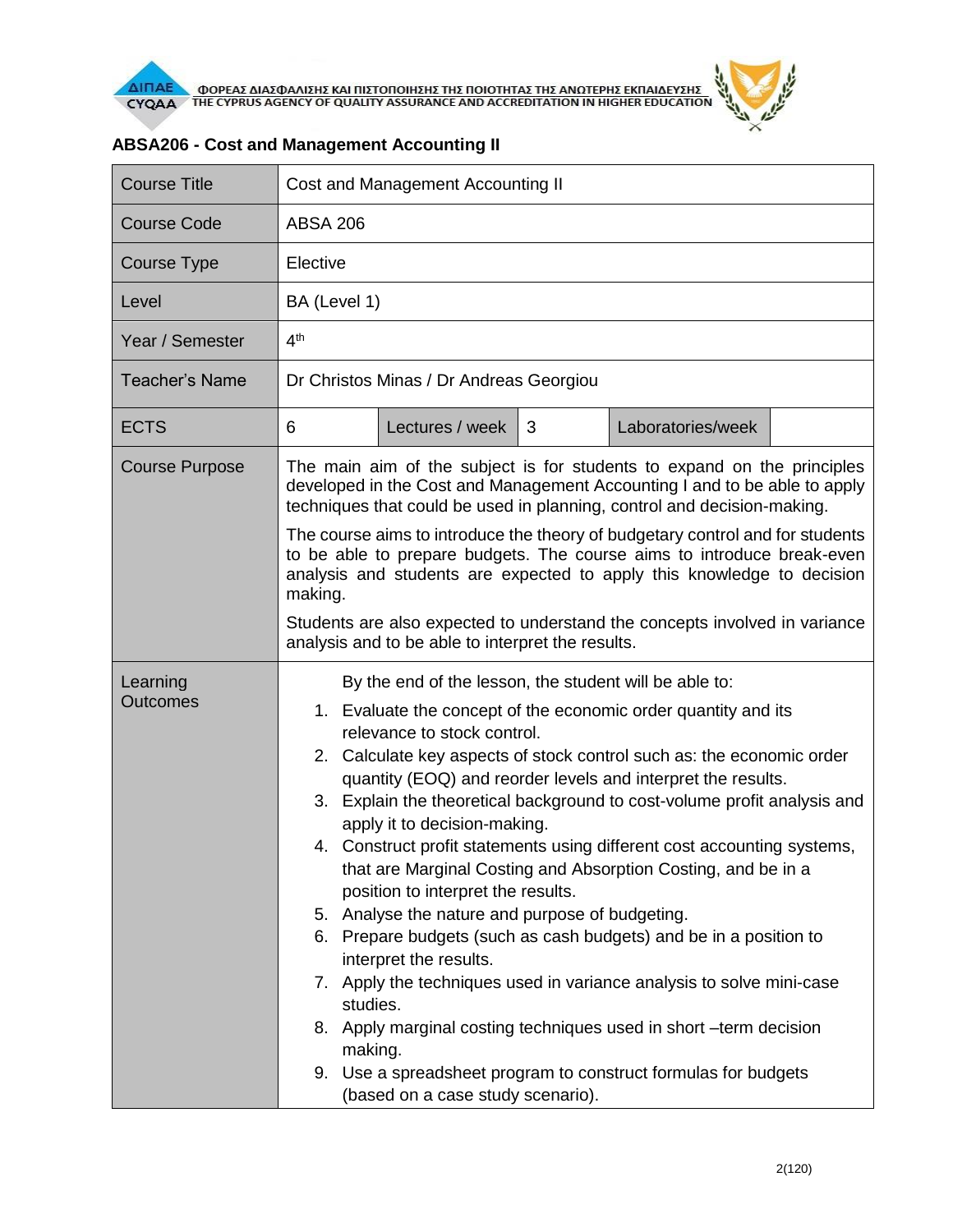



|                       | 10. Work in groups by participating in joint projects providing<br>presenting their results.<br>and written reports.                                                                                                                                                                                                                                                                                                                                                                                                                                                                                                                                                                                                              | management accounting information for public companies and | 11. Demonstrate university-level communication skills for presentations                                                                                                                                                                                                                                                                                                         |  |  |
|-----------------------|-----------------------------------------------------------------------------------------------------------------------------------------------------------------------------------------------------------------------------------------------------------------------------------------------------------------------------------------------------------------------------------------------------------------------------------------------------------------------------------------------------------------------------------------------------------------------------------------------------------------------------------------------------------------------------------------------------------------------------------|------------------------------------------------------------|---------------------------------------------------------------------------------------------------------------------------------------------------------------------------------------------------------------------------------------------------------------------------------------------------------------------------------------------------------------------------------|--|--|
| Prerequisites         | ABSA 205.                                                                                                                                                                                                                                                                                                                                                                                                                                                                                                                                                                                                                                                                                                                         | Co-requisites                                              | None.                                                                                                                                                                                                                                                                                                                                                                           |  |  |
| <b>Course Content</b> | • Stock control: Evaluate the concept of the economic order quantity and<br>its relevance to stock control. Applying costing techniques to assist in<br>making decisions on stock management. Calculate key aspects of stock<br>control such as: the economic order quantity (EOQ) and reorder levels<br>and interpret the results.                                                                                                                                                                                                                                                                                                                                                                                               |                                                            |                                                                                                                                                                                                                                                                                                                                                                                 |  |  |
|                       | Marginal and Absorption costing: Recognise the structure of the profit<br>statement under the marginal and absorption costing systems. Compare<br>the advantages and disadvantages between marginal costing and<br>absorption costing systems. Explain the concept of contribution.<br>Describe the way in which inventory is valued under the marginal and<br>absorption costing systems. Prepare profit statements using the<br>marginal costing and absorption costing systems. Calculate and explain<br>the under and over absorption of fixed production overheads. Reconcile<br>the results between the two systems and explain the reasons for<br>differences in profitability. Be in a position to interpret the results. |                                                            |                                                                                                                                                                                                                                                                                                                                                                                 |  |  |
|                       | analysis. Analyse the limitations of cost-volume profit analysis for<br>point; margin of safety and target volume either graphically or by<br>costs or revenues change.                                                                                                                                                                                                                                                                                                                                                                                                                                                                                                                                                           |                                                            | Cost-volume profit analysis: Explain the nature of cost-volume profit<br>planning and decision making. Calculate and interpret: the break-even<br>formula. Calculate the contribution to sales ratio. Be able to construct a<br>profit-volume chart and understanding the differences with that of the<br>break-even chart. Be able to solve problems when variables concerning |  |  |
|                       | • Standard costing and variance analysis: Explain the methods of<br>controlling performance. Calculate the standard cost per unit using<br>marginal and absorption costing systems. Explain what is variance<br>analysis and how its assists the control of performance. Calculate<br>and sales. Apply variance analysis to mini case studies and is in a<br>actual profit and interpret the results.                                                                                                                                                                                                                                                                                                                             |                                                            | calculating standard costs. Explain the relevance of standard costing in<br>variances for: materials, labour, variable overheads; fixed overheads<br>position to interpret the results. Explain the causes of variances. Analyse<br>the interrelationship between variances. Reconcile the budgeted and                                                                         |  |  |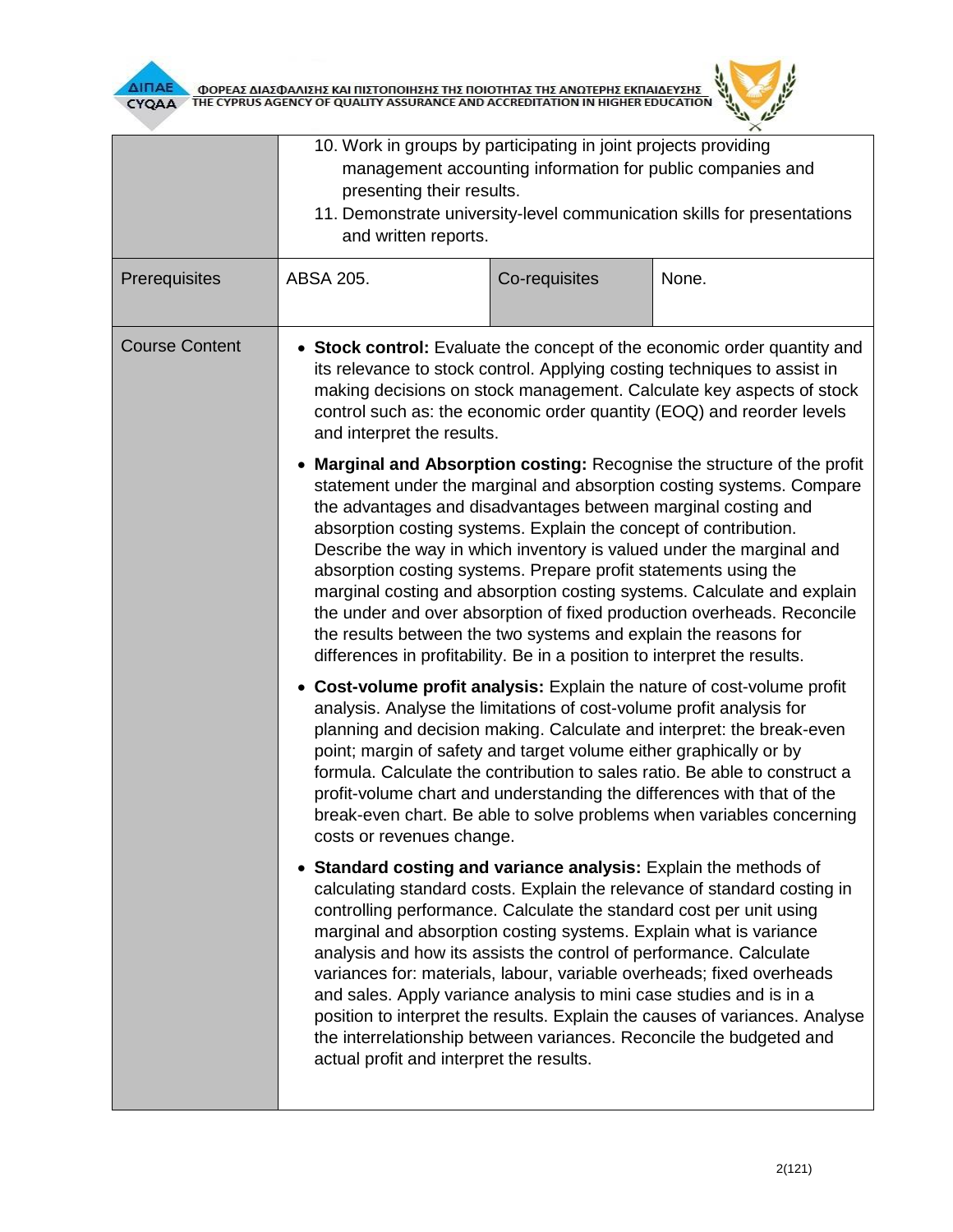

|                         | • Budgeting and Budgetary Control: Recognise the nature and purpose<br>of budgeting. Explain the planning and control cycle. Analyse the stages<br>in the budgetary control. Explain the theoretical concepts concerning<br>budgets including the relationship of behaviour to budgets. Be able to<br>prepare cash budgets and master budgets and understanding the<br>results. Prepare other budgets such as sales and production. Use a<br>spreadsheet program to construct formulas for budgets. Preparation<br>flexible budgets. Compare fixed budgets to flexible budgets. |
|-------------------------|---------------------------------------------------------------------------------------------------------------------------------------------------------------------------------------------------------------------------------------------------------------------------------------------------------------------------------------------------------------------------------------------------------------------------------------------------------------------------------------------------------------------------------------------------------------------------------|
|                         | • Costs for Decision Making: Explain the concept of relevant costing.<br>Identify the relationship between limiting factors and decision making.<br>Explain the factors surrounding make or buy decisions. Explain and<br>apply the concept of opportunity costs. Apply marginal costing<br>techniques used in short -term decision making such as: make or buy;<br>pricing; excess capacity; accept or reject and limiting factor decisions.                                                                                                                                   |
| Teaching<br>Methodology | The taught part of course is delivered to the students by means of lectures,<br>conducted with the help of computer presentations. Lecture notes and<br>presentations are available through the web for students to use in<br>combination with the textbooks.                                                                                                                                                                                                                                                                                                                   |
|                         | Lectures are supplemented with class exercises carried out in class and via<br>homework. Class exercises for homework are submitted on the e-learning<br>platform for students to attempt and the solutions are posting on the<br>platform at a later date (around one week).                                                                                                                                                                                                                                                                                                   |
| <b>Bibliography</b>     | Textbooks:                                                                                                                                                                                                                                                                                                                                                                                                                                                                                                                                                                      |
|                         | Drury, C, Management and Cost Accounting, 10 <sup>th</sup> Edition, Cengage<br>Learning EMEA, 2017.                                                                                                                                                                                                                                                                                                                                                                                                                                                                             |
|                         | References:                                                                                                                                                                                                                                                                                                                                                                                                                                                                                                                                                                     |
|                         | Kaplan Publishing, ACCA Paper Management Accounting (MA) Study Text,<br>Latest Edition, Kaplan Publishing.                                                                                                                                                                                                                                                                                                                                                                                                                                                                      |
|                         | F Wood and A Sangster, Business Accounting: Volume 2, 14 <sup>th</sup> Edition,<br>Pearson, 2018.                                                                                                                                                                                                                                                                                                                                                                                                                                                                               |
|                         | Pauline Weetman, Financial & Management Accounting: An introduction, 8th<br>Edition, 2019, Pearson.                                                                                                                                                                                                                                                                                                                                                                                                                                                                             |
|                         | Andreas Georgiou (2018), Job Satisfaction and Staff Turnover Intentions of<br>Banking Employees in Cyprus and its Effect on Profitability, Components Of<br>Scientific And Technological Progress, Issue 3 (37), 2018, pp.17-26.                                                                                                                                                                                                                                                                                                                                                |